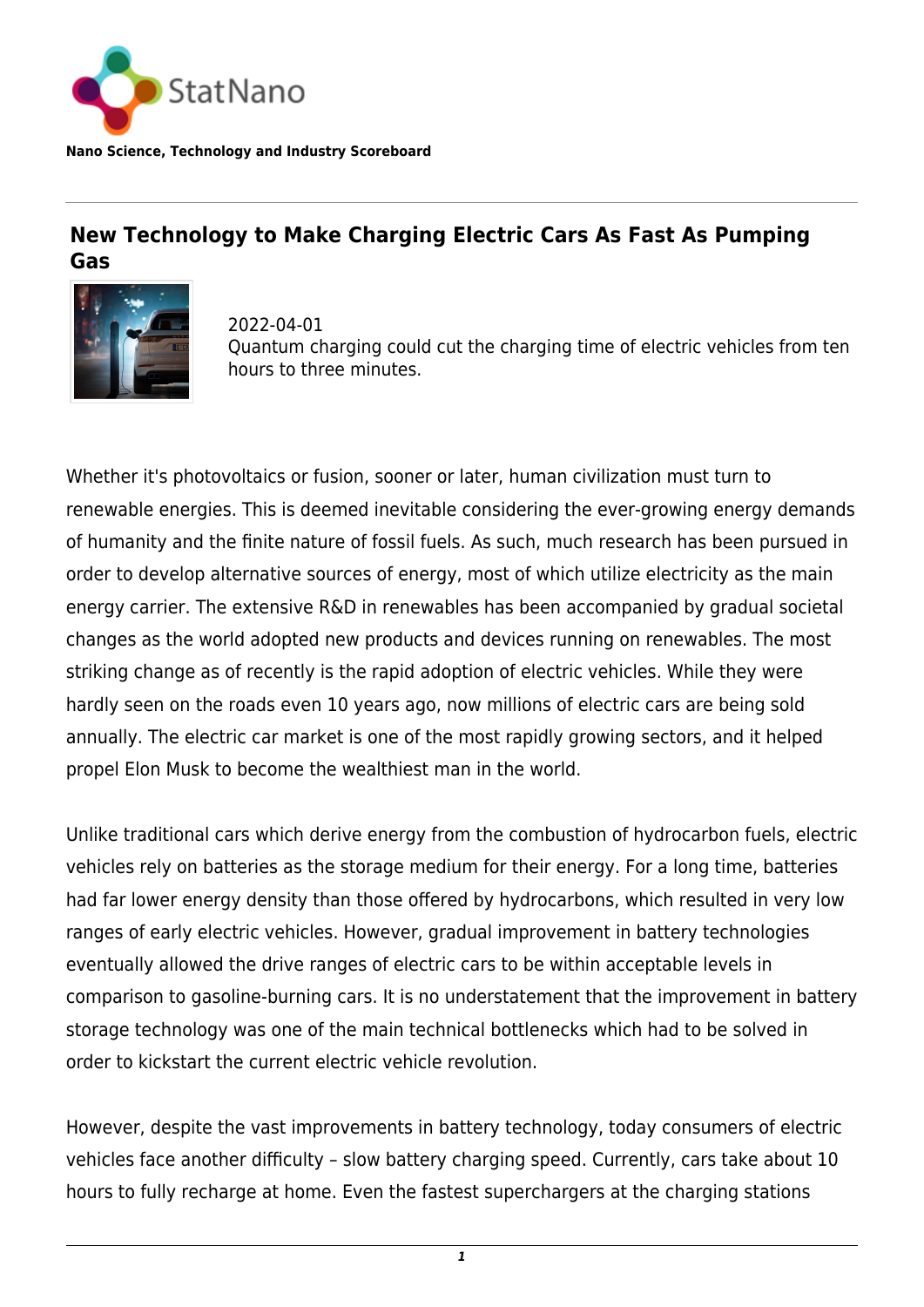require up to 20-40 minutes to fully recharge the vehicles. This creates additional costs and inconvenience to the customers.

To address this problem, scientists looked for answers in the mysterious field of quantum physics. Their search has led to the discovery that quantum technologies may promise new mechanisms to charge batteries at a faster rate. Such concept of "quantum battery" has been first proposed in a seminal paper published by Alicki and Fannes in 2012. It was theorized that quantum resources, such as entanglement, can be used to vastly speed up the battery charging process by charging all cells within the battery simultaneously in a collective manner.

This is particularly exciting as modern large-capacity batteries can contain numerous cells. Such collective charging is not possible in classical batteries, where the cells are charged in parallel independently of one another. The advantage of this collective versus parallel charging can be measured by the ratio called the 'quantum charging advantage'. Later, around the year 2017, it was noticed that there can be two possible sources behind this quantum advantage – namely 'global operation' (in which all the cells talk to all others simultaneously, i.e., "all sitting at one table") and 'all-to-all coupling' (every cell can talk with every other, but a single cell, i.e., "many discussions, but every discussion has only two participants"). However, it is unclear whether both these sources are necessary and whether there are any limits to the charging speed that can be achieved.

Recently, scientists from the Center for Theoretical Physics of Complex Systems within the Institute for Basic Science ([IBS](https://www.ibs.re.kr/eng.do)) further explored these questions. The paper, which was chosen as an "Editor's Suggestion" in the journal Physical Review Letters, showed that all-toall coupling is irrelevant in quantum batteries and that the presence of global operations is the only ingredient in the quantum advantage. The group went further to pinpoint the exact source of this advantage while ruling out any other possibilities and even provided an explicit way of designing such batteries.

In addition, the group was able to precisely quantify how much charging speed can be achieved in this scheme. While the maximum charging speed increases linearly with the number of cells in classical batteries, the study showed that quantum batteries employing global operation can achieve quadratic scaling in charging speed. To illustrate this, we will consider a typical electric vehicle with a battery that contains about 200 cells. Employing this